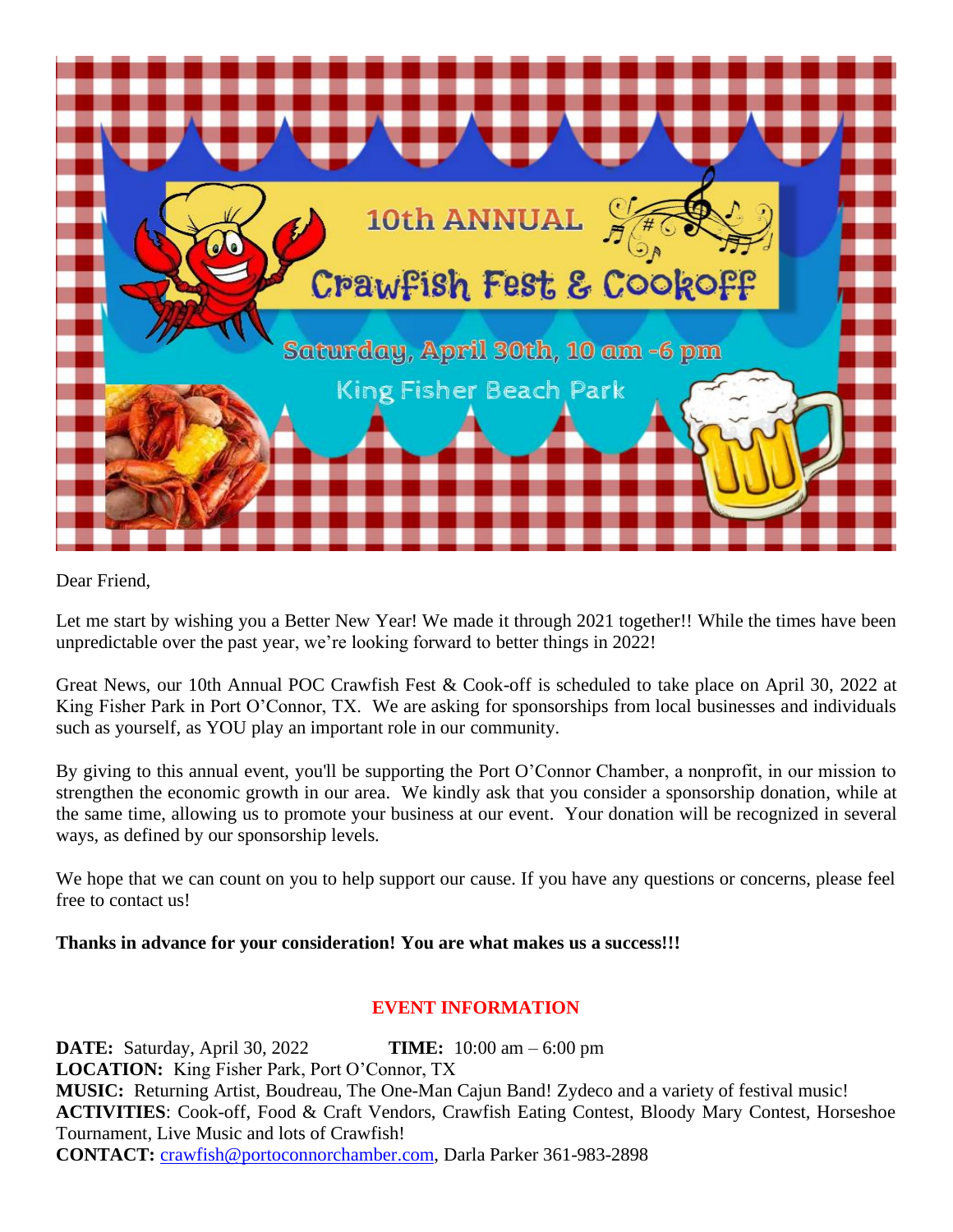# **SPONSORSHIP OPPORTUNITIES**

### Headliner Sponsorship - \$2500 +

- Logo print on t-shirt.
- On stage sponsor recognition throughout event.
- **•** Print advertisement/press sponsor mention.
- Stage sponsorship banner.
- Headliner event package which includes 8 admission wristbands, 8 event t-shirts and 8 meal tickets.
- 1<sup>st</sup> Option for Headliner sponsor for 9<sup>th</sup> Annual POC Crawfish Fest & Cookoff in 2023

## Gold Sponsorship - \$1000 +

- Logo print on t-shirt
- Company banner at event venue
- **Exent and press sponsor mention.**
- Gold event package which includes 4 admission wristbands, 4 event t-shirts and 4 meal tickets.

#### Silver Sponsorship - \$500 +

- Logo print on t-shirt
- **EXECOMPANY banner at event venue**
- Event and press sponsor mention.
- 2 Event admission tickets
- 2 Event t-shirts

#### Bronze Sponsorship - \$250 +

- Name listing print on t-shirt
- Event and press sponsor mention.
- 1 Fyent admission
- **■** 1 Event t-shirt
- Name on sponsor banner

#### Event Sponsorship-\$100 +

- Event and press sponsor mention.
- Name on Sponsor banner